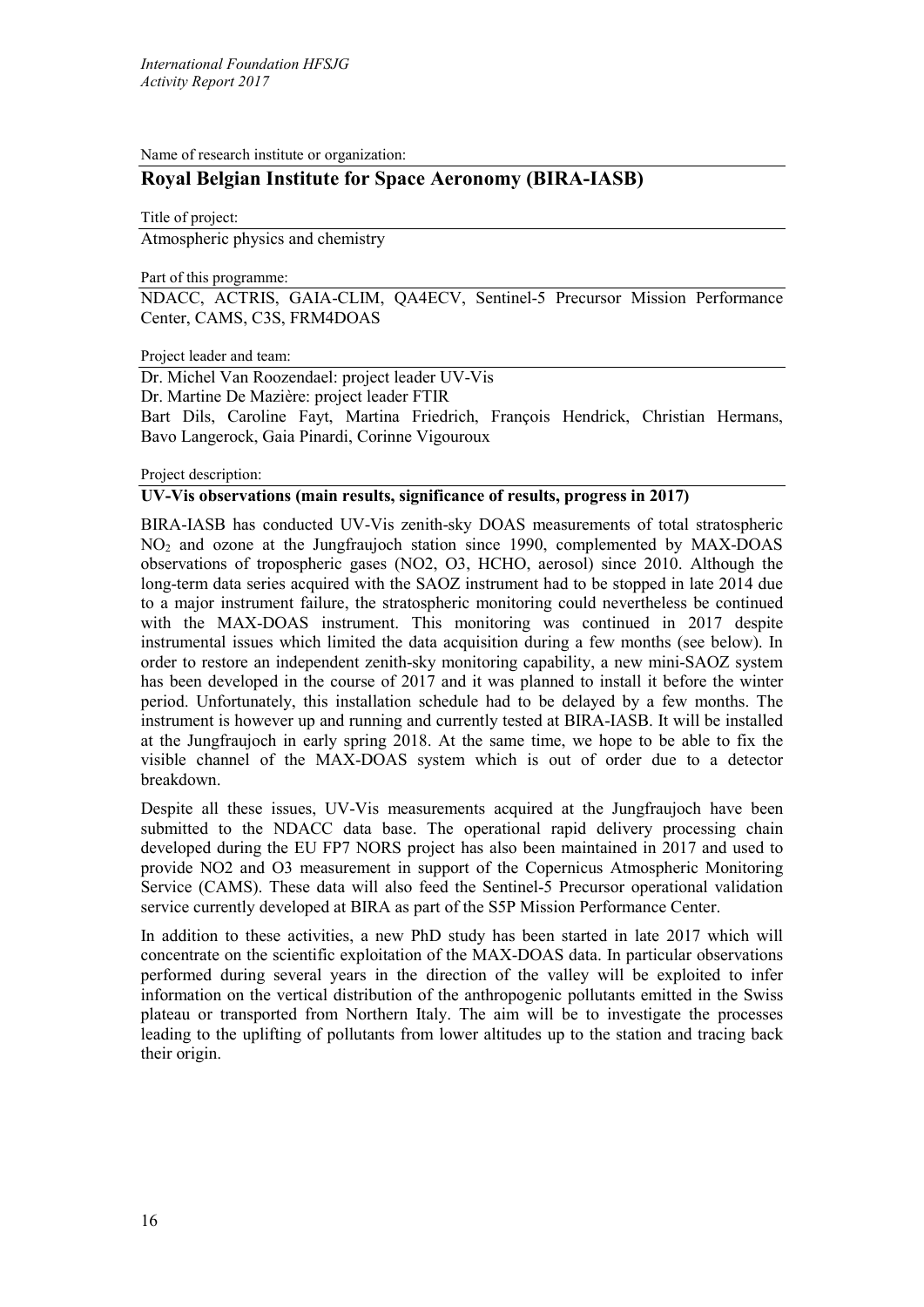## **International coordination activities (main results, significance of results, progress in 2017)**

BIRA-IASB (C. Vigouroux) has coordinated the contribution of the NDACC FTIR ozone data, including the Jungfraujoch data delivered by University of Liège, to the Tropospheric Ozone Assessment Report (TOAR). This work has been documented in two TOAR publications, one submitted for peer-review in November 2017 to Elementa ("Tropospheric Ozone Assessment Report: Present-day distribution and trends of tropospheric ozone relevant to climate and global atmospheric chemistry model evaluation", lead author: A. Gaudel) and the other one to be submitted in January 2018 to Elementa ("Tropospheric Ozone Assessment Report: Tropospheric ozone observations – How well do we know tropospheric ozone changes?", lead author: D. Tarasick). C. Vigouroux is also responsible for the NDACC FTIR ozone data, including Jungfraujoch, in the SPARC initiative LOTUS (Long-term Ozone Trends and Uncertainties in the Stratosphere), aiming at a better understanding of several key open issues identified by previous ozone trends assessments, most notably on the understanding of uncertainties in the trend analysis chain. The LOTUS report is under review at SPARC. This work has also been used in the study of Steinbrecht et al. (2017).

Starting in March 2015, BIRA-IASB has been involved in the EU H2020 GAIA-CLIM (Gap Analysis for Integrated Atmospheric ECV CLImate Monitoring) project which aims at improving our ability to use ground-based and sub-orbital observations to characterise satellite observations for a number of atmospheric Essential Climate Variables (ECVs). In particular traceable reference-quality measurements have been established for total ozone using ground-based UV-visible spectroscopy, and for  $O<sub>3</sub>$  and  $H<sub>2</sub>O$  profile measurements using ground-based FTIR solar absorption spectrometry. These will have an impact on measurements being performed at the Jungfraujoch. A traceability chain for the data acquisition and processing models has been established and common procedures for uncertainty budget evaluations have been agreed and implemented by the NDACC FTIR and UV-VIS communities.

As part of the EU QA4ECV project (Quality Assurance for ECV products), BIRA-IASB has led a task for characterizing and establishing MAXDOAS tropospheric  $NO<sub>2</sub>$  and  $H<sub>2</sub>CO$ column measurements as well as NDACC and TCCON FTIR CO profile measurements as traceable reference data sets for satellite validation. The Institute is in contact with the University of Liège and the Jungfraujoch NDACC FTIR CO data is included in this reference data set after the data was processed with the updated sfit4 retrieval software. The updated retrieval software package allows the determination of a harmonized uncertainty budget.

BIRA-IASB is also responsible for the use of NDACC data, including the Jungfraujoch SAOZ, MAXDOAS and FTIR data for the validation of various products of the Copernicus Atmospheric Monitoring Service (CAMS), led by ECMWF. The results are reported on quarterly basis in the validation reports that are available at https://atmosphere.copernicus.eu/quarterly\_validation\_reports. Jungfraujoch NDACC data are included as soon as they are submitted to the NDACC database. In addition, BIRA-IASB is in charge of the CAMS-27 contract which aims at guaranteeing a continuous rapid-delivery and quality-controlled NDACC data stream to CAMS. In 2017, it collaborated with the University of Liège to ensure that the Jungfraujoch FTIR data matches the quality requirements for CAMS model validation: uncertainty harmonization and retrieval settings for CO, CH4 and  $O_3$ . Similarly, BIRA-IASB is in charge of the Sentinel-5 Precursor (S5P) operational validation service (VDAF) within the ESA S5P Mission Performance Center (MPC). In this context, BIRA-IASB coordinates the validation of the S5P products using NDACC data, including the Jungfraujoch FTIR data.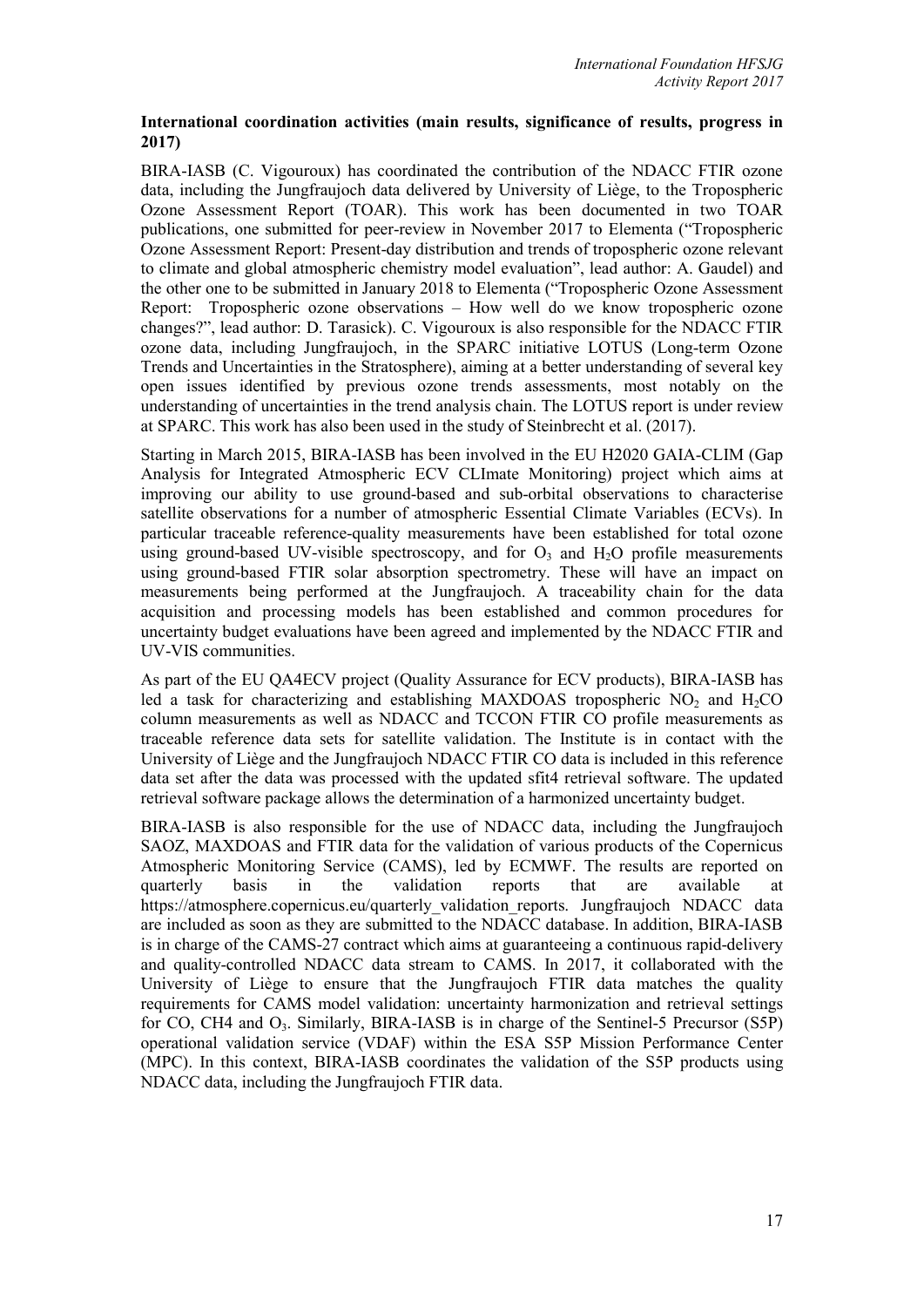### Key words:

Atmospheric composition, long-term monitoring, optical remote sensing, vertical inversion methods, satellite and model validation

### Internet data bases:

The data are archived in the NDACC database (http://www.ndacc.org/), in the NADIR/NILU database (http://www.nilu.no/projects/nadir).

Data processed for validation purposes are also submitted to the ESA CAL/VAL EVDC database at NILU (http://nadir.nilu.no/calval).

All the data sets submitted in these data bases are generated using HDF GEOMS formats, as defined for UV-Vis DOAS and FTIR data products in the NORS and QA4ECV project.

In the framework of NORS, a Rapid-Delivery submission system has been implemented for several NDACC sites (among them Jungfraujoch), by which measurements are provided to the data base within 1 day to 1 month after data acquisition.

The NDACC database is 'read' by the CAMS validation server on a daily basis, for using the data for the validation of the CAMS NRT and re-analysis products. A similar facility is currently implemented for the S5P-MPC VDAF system.

Collaborating partners/networks:

Collaborations with University of Liège and NDACC partners

Collaboration with European FTIR and UV-Vis teams and modelling teams in the frame of the EU projects GAIA-CLIM and QA4ECV

Collaboration with M. Chipperfield of the University of Leeds

Both the UV-Vis and FTIR observations contribute to the international Network for the Detection of Atmospheric Composition Changes (NDACC)

Collaboration with F. Goutail, J.-P. Pommerau and A. Pazmino of LATMOS, France (SAOZ) Collaboration with the OMI, TROPOMI (S5P), and MetOp GOME-2 and IASI satellite communities

Collaboration with Université Libre de Bruxelles for IASI FORLI data validation Collaboration with S&T for the CAMS, QA4ECV and S5P Validation Server

Scientific publications and public outreach 2017:

### **Refereed journal articles and their internet access**

Blechschmidt, A.-M., J. Arteta, A. Coman, L. Curier, H. Eskes, G. Foret, C. Gielen, F. Hendrick, V. Marécal, F. Meleux, J. Parmentier, E. Peters, G. Pinardi, A.J.M. Piters, M. Plu, A. Richter, M. Sofiev, Á.M. Valdebenito, M. Van Roozendael, J. Vira, T. Vlemmix and J.P. Burrows, Comparison of tropospheric NO2 columns from MAX-DOAS retrievals and regional air quality model simulations, Atmos. Chem. Phys. Discuss., in review, 2017. <https://doi.org/10.5194/acp-2016-1003>

De Mazière, M., A.M. Thompson, M.J. Kurylo, J. Wild, G. Bernhard, T. Blumenstock, J. Hannigan, J.-C. Lambert, T. Leblanc, T.J. McGee, G. Nedoluha, I. Petropavlovskikh, G. Seckmeyer, P.C. Simon, W. Steinbrecht, S. Strahan and J.T. Sullivan, The Network for the Detection of Atmospheric Composition Change (NDACC): History, status and perspectives, Atmos. Chem. Phys. Discuss., in review, 2017. <https://doi.org/10.5194/acp-2017-402>

De Wachter, E., N. Kumps, A.C. Vandaele, B. Langerock and M. De Mazière, Retrieval and validation of METOP/IASI methane, Atmos. Meas. Tech. Discuss., **10**, 4623-4638, 2017. https://doi.org/10.5194/amt-10-4623-2017

Garane, K., C. Lerot, M. Coldewey-Egbers, T. Verhoelst, I. Zyrichidou, D.S. Balis, T. Danckaert, F. Goutail, J. Granville, D. Hubert, M.E. Koukouli, A. Keppens, J.-C. Lambert, D. Loyola, J.-P. Pommereau, M. Van Roozendael and C. Zehner, Quality assessment of the Ozone\_cci Climate Research Data Package (release 2017): 1. Ground-based validation of total ozone column data products, Atmos. Meas. Tech. Discuss., in review, 2017. <https://doi.org/10.5194/amt-2017-378>

Keppens, A., J.-C. Lambert, J. Granville, D. Hubert, T. Verhoelst, S. Compernolle, B. Latter, B. Kerridge, R. Siddans, A. Boynard, J. Hadji-Lazaro, C. Clerbaux, C. Wespes, D. Hurtmans, P.-F. Coheur, J. van Peet, R. van der A, K. Garane, M. Koukouli, D. Balis, A. Delcloo, R. Kivi, R. Stübi, S. Godin-Beekmann, M. Van Roozendael and C. Zehner, Quality assessment of the Ozone\_cci Climate Research Data Package (release 2017): 2. Ground-based validation of nadir ozone profile data products, submitted to AMT, 2017.